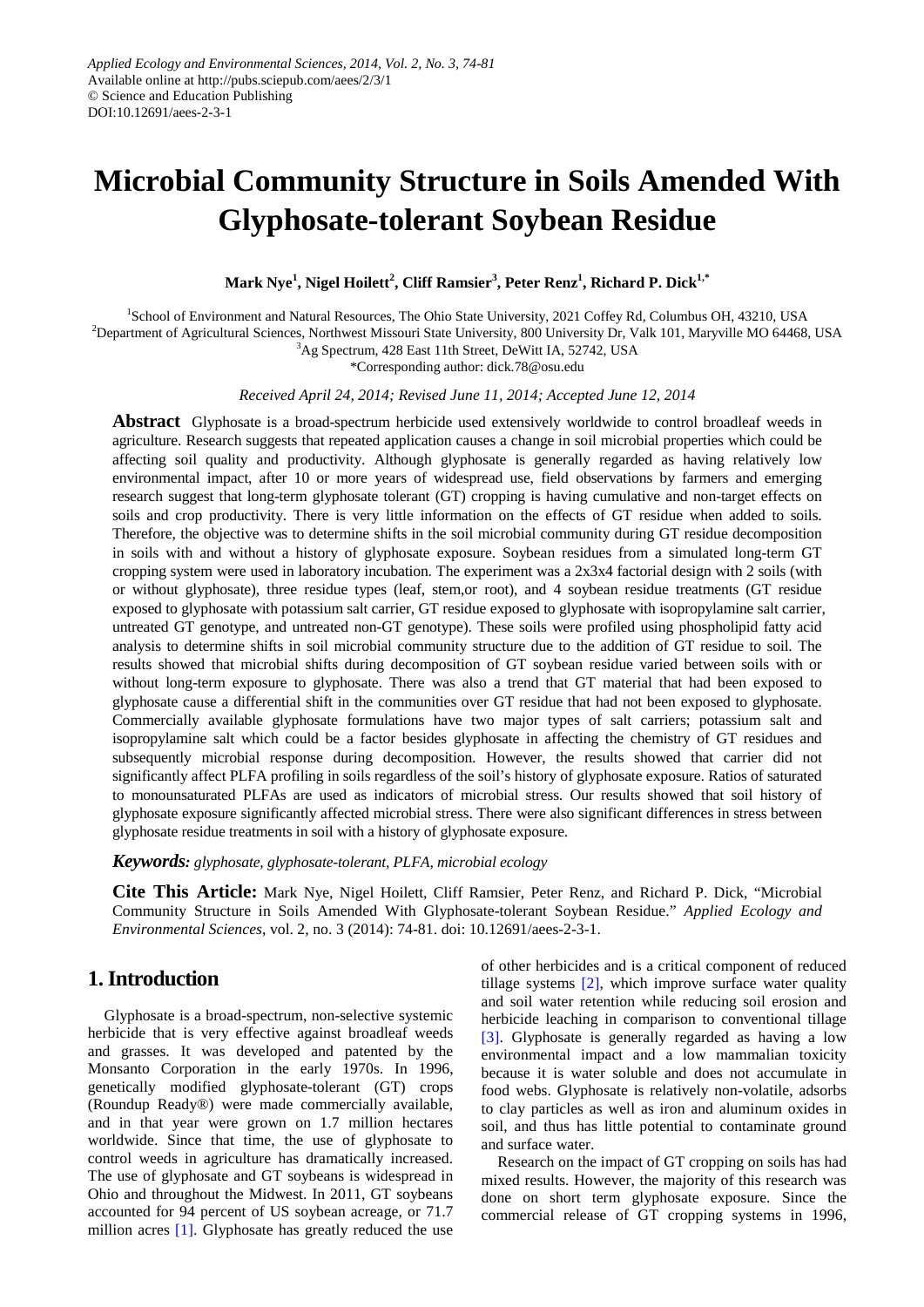glyphosate has been in heavy use with several applications per year. It is important to investigate long-term effects of GT cropping, because it is likely that only after repeated glyphosate exposure would there be a shift in microbial communities. It has been shown that 2-4 applications of glyphosate can reduce C mineralization and increase glyphosate half-life when compared to a single application [\[4\].](#page-7-3) The degradation patterns of glyphosate have also been shown to change after repeated glyphosate applications [\[5\].](#page-7-4) This may suggest a shift in the microbial population toward microorganisms capable of metabolizing glyphosate. Reference [\[6\]](#page-7-5) showed that repeated application of glyphosate can change the response of soil microorganisms over time. Field studies and unpublished data suggest that the effects on soil microbial communities can only be seen after long-term repeated application of glyphosate [\[7-13\].](#page-7-6)

Glyphosate-tolerant plants may remain unaffected by the application of glyphosate-based herbicides. However, studies have shown that glyphosate application can have adverse effects on plants' nutrient uptake [\[14,15\],](#page-7-7) and that that frequent applications of glyphosate may cause micronutrient deficiencies in GT and non-GT plants [\[8\].](#page-7-8) This has been attributed to the effect of glyphosate on the soil microbial community composition, which can change soil nutrient dynamics [\[12,13\].](#page-7-9)

Most of the glyphosate applied is dispersed onto plant surfaces rather than directly onto the soil. However, the herbicide may come in contact with bare soil during spraying or by translocation through actively growing plants [\[16\].](#page-7-10) The rate at which soybeans can exude glyphosate from their roots can exceed 1000 ng per plant over the sixteen day period following application [\[17\].](#page-7-11) Because degradation of glyphosate in the soil is a result of microbial activity [\[18,19\],](#page-7-12) degradation rates of glyphosate can vary with the conditions that affect microbial activity, such as temperature and moisture content.

Glyphosate undergoes little to no metabolism in plants, and thus is eventually secreted into the soil. Root exudates from treated glyphosate-tolerant plants contain not only unbound glyphosate, but also elevated levels of carbohydrates and amino acids as compared to untreated plants [\[17\].](#page-7-11) As the herbicide residue in root exudates is degraded in the rhizosphere, the C present in glyphosate molecules is utilized by select fungi during their metabolic processes [\[20\].](#page-7-13) By this metabolic mechanism, glyphosatederived C is incorporated into cytoplasmic carbohydrates by certain species of fungi. The subsequent stimulation in growth of these fungi are possibly attributable not only to a novel source of C and nitrogen in the form of glyphosate, but also to the increase in carbohydrates and amino acids, as mentioned above.

A limited amount of research has been conducted on the decomposition of GT plant residues. Glyphosate use can significantly reduce crop residue decomposition. However, results were inconsistent and varied widely with weather and geography [\[21\].](#page-7-14) Furthermore, this effect was shown to be dependent on the location of residue, where decomposition rates were reduced for surface residues but not incorporated residues. It was also shown that decomposition rates were not significantly different between GT and non-GT crop varieties.

To our knowledge, there have been no studies on the effects of GT residue decomposition on soil microbial communities. Furthermore, few studies have investigated the effect of long-term GT cropping systems on microbial communities. Therefore, the objective of this study was to profile soil microbial communities using PLFA analysis during decomposition of GT residues added to soils with and without history of GT cropping.

# **2. Materials and Methods**

## **2.1. Soils**

Two soils were chosen, with one having had a history of GT cropping of  $>10$  years (GLY<sup>+</sup>), and the other having had no known history of exposure to glyphosate (GLY- ) [\(Table 1\)](#page-1-0). The GLY- soil was a Blount silt loam (fine, illitic, mesic Aeric Epiaqualf). This soil was from an organically managed farm located in Delaware County, Ohio utilizing a continuous rotation; the previous five years were alfalfa-orchard grass-corn, oats-alfalfa-orchard grass, spelt-timothy-clover, and timothy-clover. The  $GLY^+$  soil was a Bennington silt loam (fine, illitic, mesic Aeric Epiaqualf) from a farm in Knox County, Ohio practicing a no-till corn-soybean rotation (soybeans were GT). Glyphosate was applied up to three times per year while growing soybeans, and once per year while cultivating corn. Bennington and Blount silt loams are taxonomically identical except that the Blount has greater calcium carbonate concentration in the C horizon, a depth not sampled in this experiment.

Soil samples were collected with probes (2.5 cm x 20 cm) randomly at each of the field sites in January 2012. The samples were inspected in the lab, where stones, large pieces of organic matter and roots were removed. The soils from each site were homogenized, sieved to pass 2 mm mesh size, and stored in sealed plastic bags at 4°C.

**Table 1. Soil pH, C content, and texture**

<span id="page-1-0"></span>

| Symbol | Soil Type                   | pH   | Total C | Soil Texture |                 |      |
|--------|-----------------------------|------|---------|--------------|-----------------|------|
|        |                             |      |         | Clay         | Silt            | Sand |
|        |                             |      |         |              |                 |      |
| GLY-   | <b>Blount Silt Loam</b>     | 6.95 | 1.47    | 41           | 48              |      |
| GLY+   | <b>Bennington Silt Loam</b> | 6.95 | 2.46    | 45           | $\overline{42}$ | 12   |

#### **2.2. Plant Residue**

The soybean residues used in this experiment came from a greenhouse study where corn (*Zea mays*) and soybeans (*Glycine max*) were grown in rotation for 8 growth periods that ran 58 days each. The two glyphosate treatments used had different carrier molecules: Powermax® (Monsanto, Inc., St. Louis, MO) potassium salt of N-(phosphonomethyl)glycine and Cornerstone® (AgriSolutions, Brighton, IL) isopropylamine salt of N- (phosphonomethyl) glycine. Additionally, there were GT and non-GT plant controls to which no glyphosate was applied. At the end of each period, plant biomass was harvested, dried, and stored in paper bags at ambient temperature.

Soybean residues from each box were separated into leaf, stem, and roots. All tissues were dried and weighed. Roots were rinsed with distilled water to remove any excess soil. The distribution of leaf, stem and root residues calculated from the dry weights of the harvested plants in the greenhouse study was 32.7 : 51.8 : 15.5 leaf, stem, and root, respectively. This was similar to the distribution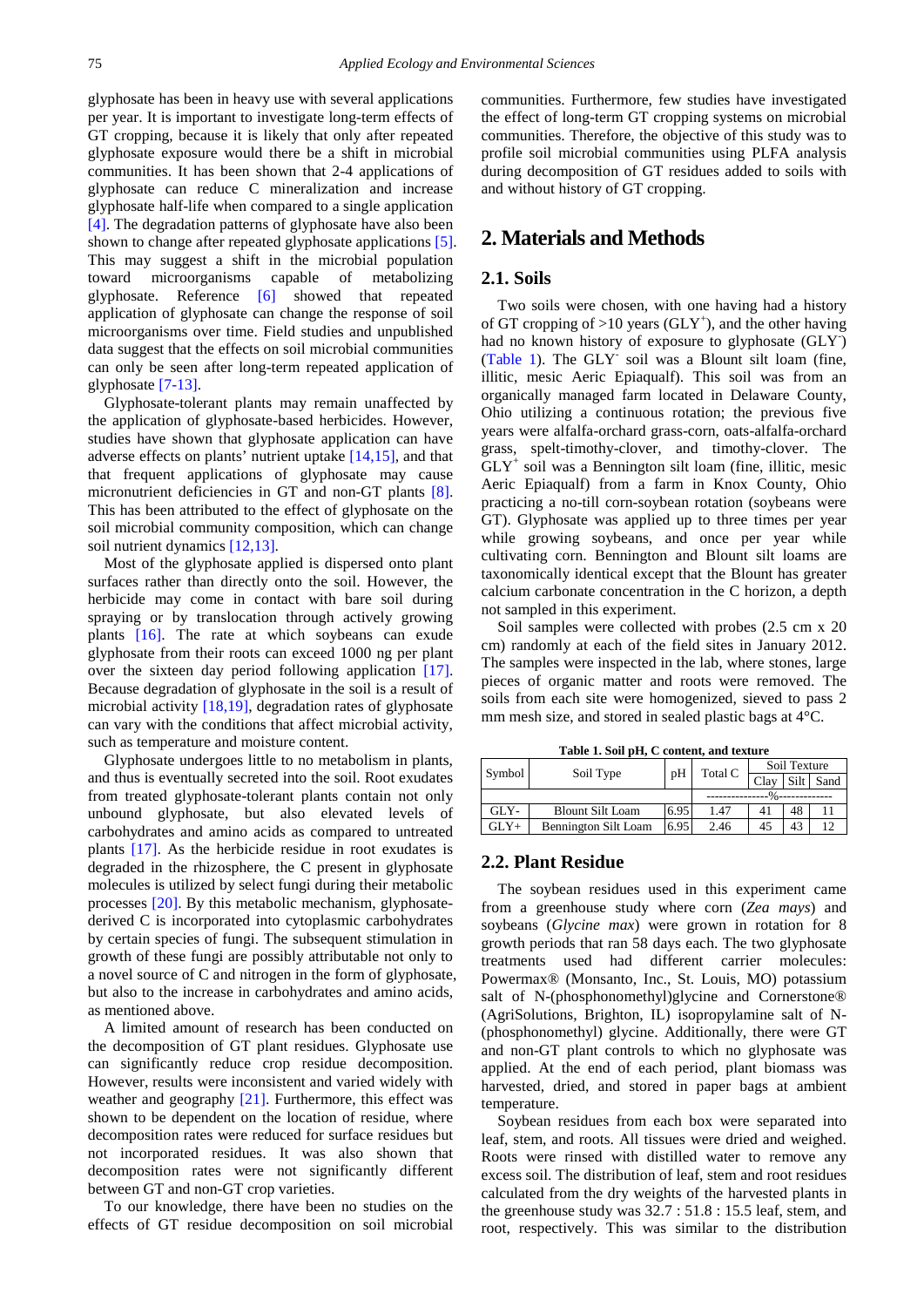reported in [\[22\].](#page-7-15) This distribution of leaf, stem, or root residue was used in the incubation study described below.

#### **2.3. Incubation**

The incubation study used a 2 (soils) x 3 (residue types) x 4 (glyphosate treatments) factorial design: two soils (with and without a history of long-term GT cropping), three soybean residue types (leaf, stem, root), and four glyphosate residue treatments the greenhouse experiment:

- 1. Powermax®-treated GT soybean plants
- 2.Cornerstone®-treated GT soybean plants
- 3. untreated GT soybean plants
- 4. untreated non-GT plants

Prior to incubation, 28 g of soil was weighed in each glass sample jar (small Whatman jar, 15mm radius). Water was added by weight to attain 66 % field capacity, and the total weight of each sample jar containing soil was recorded for future soil moisture adjustments. Moisture content of the samples was maintained gravimetrically at 66 % field capacity by adding distilled water as needed after each destructive sampling day.

Into each 28 g soil sample was added either 132 mg leaf residue, 83 mg stem residue, or 39 mg root residue. The jars were closed with a plastic cap and shaken briefly to ensure thorough distribution of residue throughout each soil sample. Jars were placed in plastic storage bins, each with an open beaker of distilled water, and were then covered with plastic wrap. The plastic wrap was punctured several times with a hypodermic needle, and the bins were then placed in an incubator at 22°C. Microcosms were destructively sampled in triplicate at 3, 7, and 30 days. After sampling, each jar was sealed with a plastic cap and stored at -20°C until phospholipid fatty acid analysis.

#### **2.4. PLFA Analysis**

A modified version of the phospholipid fatty acid (PLFA) extraction method as described by [\[23\]](#page-7-16) was used in this experiment. Total lipids were extracted from 2 g of soil from each sample using a chloroform: methanol: aqueous citrate buffer  $(1:2:0.8)$  extractant  $[24]$ . The total lipid extract was then separated into neutral lipids, glycolipids, and phospholipids using silicic acid columns. Phospholipids were then subjected to alkaline methanolysis and dried under  $N_2$  in a 35°C heating block. The dry sample was reconstituted in 170  $\mu$ l of 1:1 (v/v) hexane: methyl tert-butyl ether (MTBE), transferred to GC vials, and combined with an internal standard (30 μl, 0.01 M C19:0-ME in 1:1 Hexane: MTBE).

PLFA detection and quantification were performed on Agilent N6890 gas chromatograph (Agilent Technologies, USA) equipped with an Agilent 7683 Series Injector and a flame ionization detector (FID). The MIDI System, PLFAD1 protocol (MIDI Inc., Newark, DE, USA), in combination with the Agilent ChemStation Software was then used to measure peak area (response) and to identify PLFAs. These PLFAs were associated with a specific lipid biomarker.

#### **2.5. Statistical Analysis**

PLFA concentrations were analyzed using both absolute concentration (nmol g-1 soil) and relative concentration (percent of total moles of PLFA). Seventeen PLFAs were used for analysis. PLFAs used as biomarkers for functional groups were summed, and statistical analysis was performed on totals PLFA amounts representing six functional taxonomic groups: gram positive bacteria, gram negative bacteria, fungi, actinomycetes, arbuscular mycorrhizal fungi (AMF), and eukaryotes. The ratio of saturated to monounsaturated fatty acids (SAT/MONO) was calculated as an indicator of microbial stres[s \[25,26\].](#page-7-18)

Two-way analysis of variance (ANOVA) and Student-Newman-Keuls stepwise multiple comparison test were used to evaluate the significance of soil glyphosate history, glyphosate treatment, residue type, and sampling day for each functional taxonomic group. This analysis was also used to evaluate differences in microbial stress between soils and glyphosate treatments. ANOVA analyses were conducted using SAS 9.0 software.

Non-metric multidimensional scaling (NMS) was performed using PC-ORD based on Sørensen distance. Two hundred and fifty runs were conducted with real data and compared to 250 randomized runs. A stability criterion of 0.00001 was used. NMS was performed on both the absolute and relative concentration data sets (nmol g-1 soil and percent of total moles of PLFA). Prior to NMS, the data were transformed using a monotonic square root transformation to improve normality and reduce the coefficient of variation among PLFAs.

# **3. Results**

### **3.1. Soil Type**

<span id="page-2-0"></span>

**Figure 1.** Time course PLFA concentrations for gram positive bacteria averaged over soil type.

The most significant effects on PLFA diversity were due to the soil source, where the main difference was glyphosate-tolerant (GT) and non-GT cropping. All six functional taxonomic groups, were significantly different at various sampling dates over the course of the experiment due to soil type. PLFA concentrations for gram positive bacteria showed a significantly higher concentration in GLY+ soil when compared to GLY- soil at Day 3 than at Day 30 [\(Figure 1\)](#page-2-0). Both concentrations decreased over the course of the incubaiton, however, the rate of decrease was faster for gram positive bacteria in the GLY+ soil than in the GLY- soil. PLFA concentrations for gram negative bacteria were significantly different between the two soils at all three sampling days and decreased throughout the course of the incubation [\(Figure 2\)](#page-3-0). Concentrations of gram negative PLFA in the two soils decreased at approximately the same rate. PLFA concentrations for fungi were not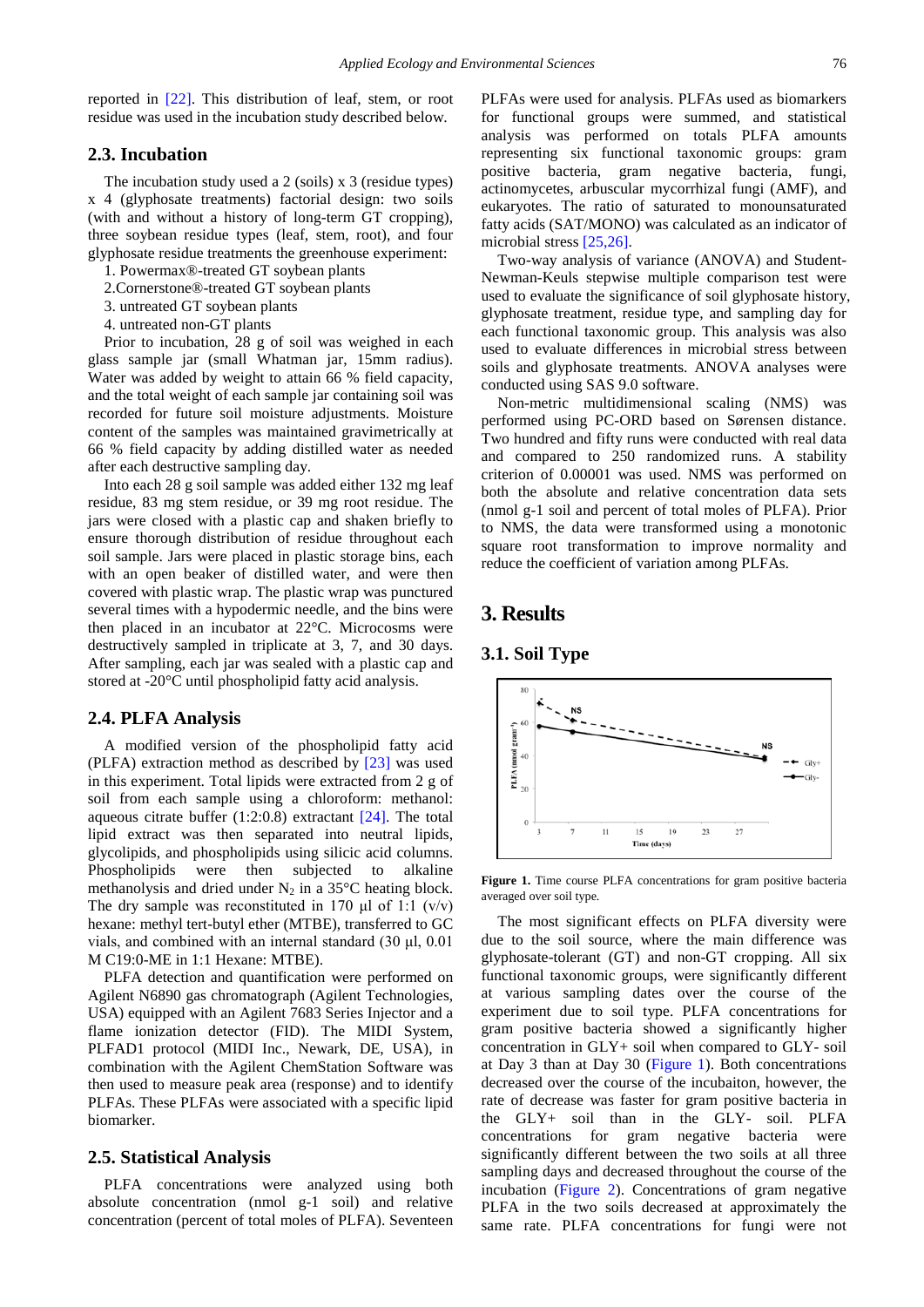significantly different at Day 3 or Day 7, but were significantly different at Day 30 [\(Figure 3\)](#page-3-1). The rate of decrease was faster for the fungal PLFAs in GLY- soil than in GLY+ soil.

<span id="page-3-0"></span>

**Figure 2.** Time course PLFA concentrations for gram negative bacteria averaged over soil type.

<span id="page-3-1"></span>

**Figure 3.** Time course PLFA concentrations for fungi averaged across soil type.

The only significant difference due to residue glyphosate treatments (averaged across all residue types) in the GLY+ soil were found on Day 7 in the eukaryote group [\(Figure 4\)](#page-3-2). In this case, there was a significant difference in PLFA concentrations between soils amended with Powermax treated residue and soils amended with untreated residues (GT and non-GT). However, there was no significant difference between the Powermax and Cornerstone treatments, nor was there a significant difference between the Cornerstone treatments and the untreated samples. There were no significant differences between the individual residues (averaged across all treatments) in the GLY+ soil in any functional taxonomic group on any sampling day (data not shown).

<span id="page-3-2"></span>

**Figure 4.** PLFA biomarker concentrations for eukaryotes, Day 7. Bars within soil having the same letter are not significantly different at P<0.05.

Figures i and ii are averaged over plant parts. Figures iii and iv are averaged over residue glyphosate treatments.

In contrast GLY+ soil, there were more treatment effects on the GLY- soil. For this soil, significant differences were found on Day 3 for the fungal PLFA values averaged across residues and across treatments [\(Figure 5\)](#page-3-3). There was a significant difference between values averaged across all treatments of the fungal PLFA concentration for leaf residue samples when compared to the stem and root residue samples. There was also a significant difference in values averaged across all residues of the fungal PLFA concentration for the samples amended with Powermax treated residues when compared to the other treatments. Within residue types, there were significant differences in fungal PLFA concentrations 1) between Powermax and the other treatments for leaf residue samples and 2) between the glyphosate treated and non-treated root residue samples. These significant differences were not found in the Day 7 and Day 30 samples. Similarly, significant differences were found on Day 3 for the actinomycete PLFA biomarkers [\(Figure 6\)](#page-3-4), and like the fungal PLFAs, the significant differences were not found on Days 7 or 30.

<span id="page-3-3"></span>

**Figure 5.** PLFA biomarker concentrations for fungi, Day 3. Bars within soil having the same letter are not significantly different at P<0.05. Figures i and ii are averaged over plant parts. Figures iii and iv are averaged over residue glyphosate treatments.

<span id="page-3-4"></span>

**Figure 6.** PLFA biomarker concentrations for actinomycetes, Day 3. Bars within soil having the same letter are not significantly different at P<0.05. Figures i and ii are averaged over plant parts. Figures iii and iv are averaged over residue glyphosate treatments.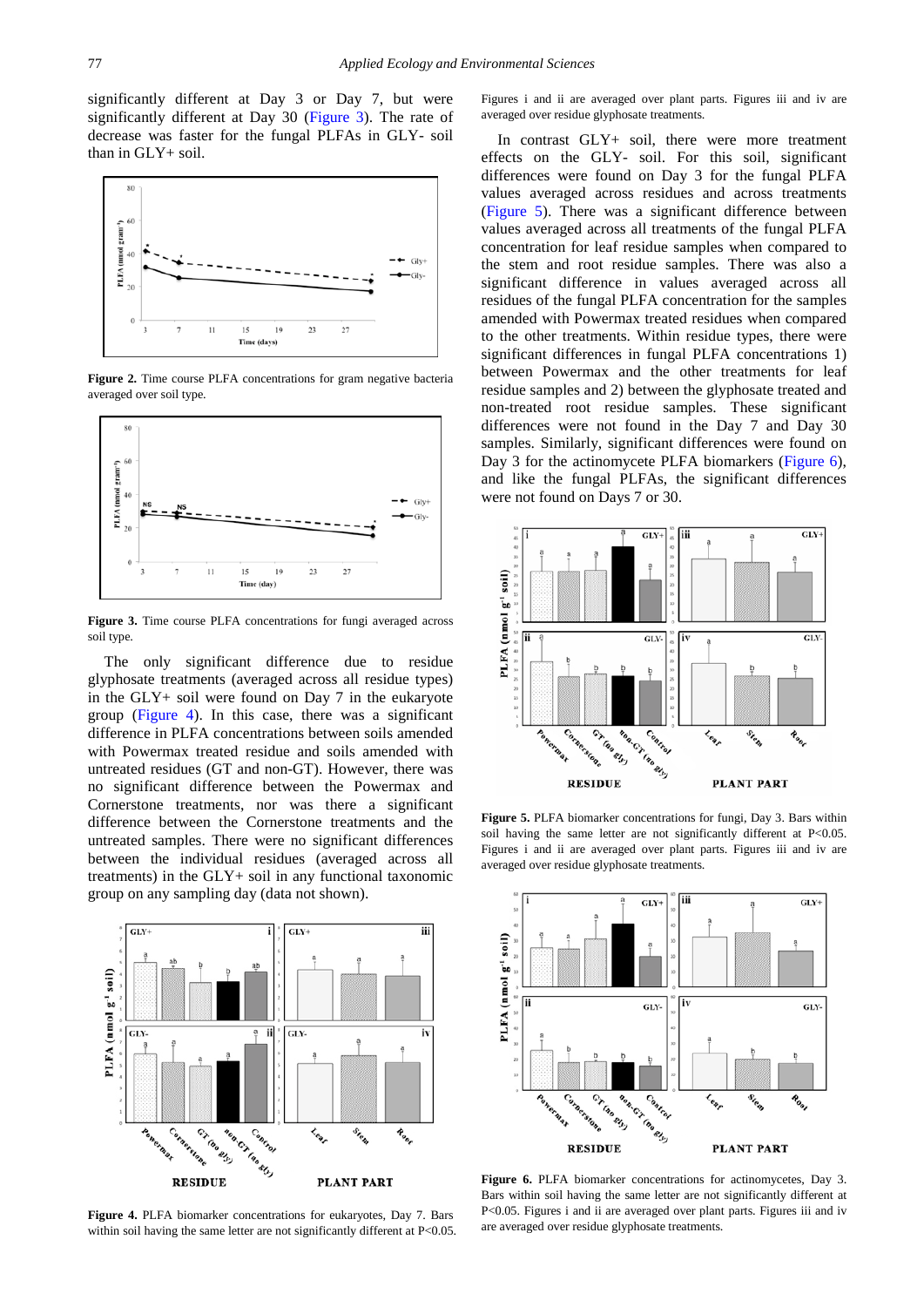## **3.2. Ordination Analysis**

Clustering of community PLFA profiles (all PLFAs) was distinct at Day 3 and Day 30 [\(Figure 7\)](#page-4-0), but the soils were closer by Day 30 than at Day 3. Within soil types, the clustering patterns varied due to sampling day and due to glyphosate residue treatment. For example, root residue samples n the GLY- soil showed clustering of profiles by sampling day [\(Figure 8\)](#page-4-1). Days 3 and 7 are clustered more closely together than Day 30. In contrast, this effect is not found in samples taken from soil with stem residue in GLY+ soil. However, in the GLY- soil, the controls (no residue) are clearly separated; whereas in the GLY+ soil, the controls are clustered closely together. Furthermore, on Day 30 (the end of the incubation), the GLY- soil showed clustering of profiles from soils amended with untreated plant residues (GT and non-GT), an effect not found in the GLY+ [\(Figure 9\)](#page-4-2). Clustering was not distinct in either soil due to residue type (leaf, stem, root) (data not shown).

<span id="page-4-0"></span>

**Figure 7.** Ordination plots of all PLFA profiles from all treatments for both soils on Day 3 and Day 30. Each point is the mean (three replications) of PLFA community profile for a given soil-residuetreatment combination.

<span id="page-4-1"></span>

**Figure 8.** Ordination plot of PLFA profiles from root in soil with and without known history of glyphosate exposure amended with root or stem residue.

<span id="page-4-2"></span>

**Figure 9.** Ordination plot of PLFA profiles from Day 30 of all residue treatments in soil with and without known history of glyphosate exposure.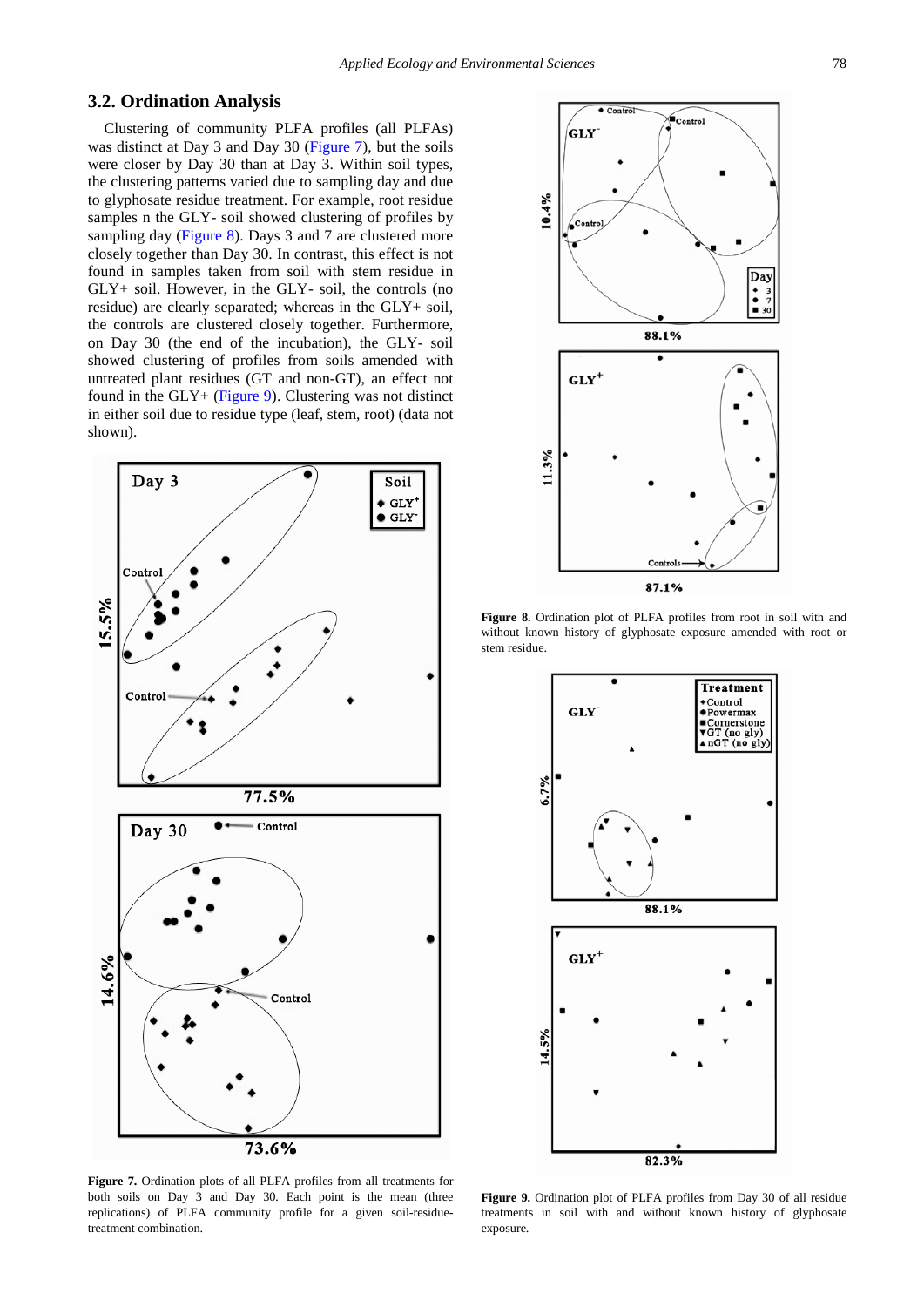### **3.3. Microbial stress**

Significant differences were found between the two soil types for microbial stress indicators when averaged across all treatments. The GLY+ soil had greater stress than the GLY- soil at Day 3 and Day 30 [\(Figure 10\)](#page-5-0). Significant differences were found in the SAT/MONO ratio due to residue glyphosate treatments in the GLY+ soil, but not in the GLY- soil [\(Figure 11\)](#page-5-1). Additionally, there was a significant difference in the GLY+ soil between the control (no residue) and all other treatments that was not found in the GLY- soil. There were significant differences in stress indicators due to sampling day in both soils (data not shown). The SAT/MONO ratio was significantly higher at Day 3, then decreased by Day 7 and then increased again by Day 30.

<span id="page-5-0"></span>

**Figure 10.** PLFA ratios indicating microbial stress averaged over all treatments at Day 3 and Day 30. Bars within soil having the same lowercase letter are not significantly different at P<0.05.

<span id="page-5-1"></span>

**Figure 11.** PLFA ratios indicating microbial stress averaged over the course of 30 day incubation. Bars within soil having the same lowercase letter are not significantly different at P<0.05

# **4. Discussion**

The most apparent effect on PLFA profiles was soil history of glyphosate exposure. This suggests that longterm repeated glyphosate application has an affected soil microbial communities. This is supported by ordination plots of community PLFA profiles where PLFA profiles clustered by soil type. This grouping is more evident early in the incubation (Day 3), and while the groups move closer to one another later in the incubation (Day 30), the

grouping and separation of groups is still distinct between the  $GLY$ + and  $GLY$ - soils [\(Figure 7\)](#page-4-0). Furthermore, it is clear on Day 30 that the profiles of amended GLY- soils move further from the non-amended control. This suggests that the initial response of the microbial community during plant residue decomposition differs initially between the two soils, but that this effect diminishes over time. The effect was shown regardless of residue type or the glyphosate treatment applied to the growing plants.

Our findings are in contrast with studies that have shown that GT cropping under field conditions has little to no effect on soil microorganisms, [\[27,28,29,30\].](#page-7-19) However, none of these studies were done on soils that had been under long-term GT management, and all were short-term studies. Additionally, our residues were derived from an experiment conducted under greenhouse conditions rather than field conditions. Other studies of soils that received glyphosate under long-term GT management have not shown shifts in fatty acid profiles [\[5,31,32\].](#page-7-4) However, these studies had direct application of glyphosate to soil over short time periods rather than decomposition of glyphosate-exposed plant residues in soils with and without long-term GT cropping. Our study showed an initial difference between the soils with and without exposure to glyphosate and the differential response of the two soils to the amendment during the decomposition. The shift and distinct response were most prevalent in the GLY- soil. This would suggest that the GLY+ soil already had a community primed for glyphosate residues, whereas the GLY- soil was starting to change in response to those treatments.

Ordination analysis showed that, within each soil type, there are differences in the microbial community PLFA profiles for experimental factors (time, glyphosate treatment of residue, residue type). The GLY- soil showed distinct clustering of communities by sampling day within the incubation, regardless of the glyphosate treatment applied to the plant residue. This was consistent with [\[31\],](#page-7-20) that studied forest soils and found clustering of PLFA profiles regardless of glyphosate application under field conditions. PLFA profiles of samples from Days 3 and 7 clustered more closely to one another than Day 30 [\(Figure](#page-4-1)  [8\)](#page-4-1). This was most evident in communities in soil samples to which root residue was applied. This effect was not found in the GLY+ soil for any residue. This suggests that the microbial communities in the soil with a history of long-term glyphosate exposure have adapted to GT residues and thus show fewer microbial responses during decomposition than the GLY- soil. This was shown in GLY- soil, where there was no clustering of Day 3 or Day 7 communities, but there was clustering at Day 30. This was the opposite for GLY+ soil which presumably was primed for these residues. Furthermore, despite the clear separation of profiles over sampling day in the GLY- soil, the controls (no residue) were very clearly separated from one another. This is in contrast to the GLY+ soil, where only Day 30 clustered, but the controls from all three days were clustered closely together [\(Figure 8\)](#page-4-1).

The effect of glyphosate treatment previously applied to plants was only found at the end of the incubation (Day 30) in the GLY- soil [\(Figure 9\)](#page-4-2). The PLFA profiles in samples to which untreated plant residue (GT and non-GT) was applied and the control (no residue) were more closely clustered and separated from the glyphosate treated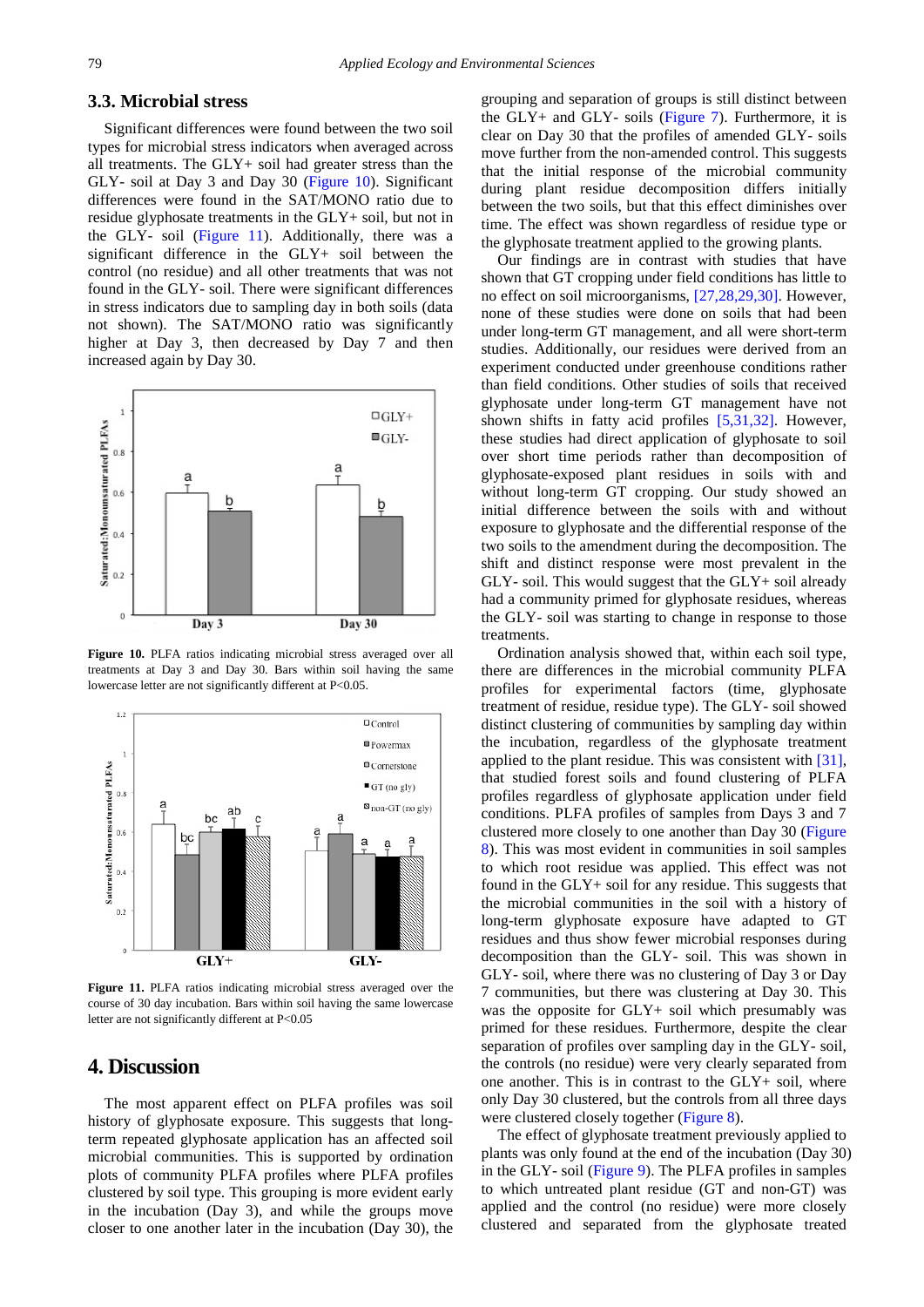residues. This effect was found across the means of all residues, regardless of whether the residue was GT or non-GT. No such grouping was see in the GLY+ soil. This result is consistent with [\[21\],](#page-7-14) who found no significant difference between the decomposition of GT and non-GT corn and soybeans. No such grouping was found in the GLY+ soil. This suggests that the microbial communities in the GLY+ soil respond indiscriminately to the addition of treated/untreated plant residues, whereas the communities in the GLY- soil have more distinct microbial profiles between glyphosate treated and untreated residues. Neither soil shows any clear separation between GT and non-GT untreated residues. This would be consistent with  $\left[33\right]$ , that there are no substantive differences in the nutritional value between GT and non-GT residues. A strong trend in our data suggests that it is the exposure to glyphosate and not the GT plant material itself that causes microbial responses.

The dominant PLFA markers changed over the incubation, with differential shifts in the PLFAs profiles between the GLY+ and the GLY- soils. For each functional group analysed, the initial PLFA concentration was higher in the GLY+ soil than in the GLY- soil. The PLFA concentrations representing each functional taxonomic group decreased over the course of the incubation. However, the changes over time varied between the two soils. Statistically significant differences were present between the PLFA concentrations in the two soils at different time points for different functional taxonomic groups. This suggested that soil history of glyphosate exposure was important in controlling microbial response to GT residues added to soils.

The concentration of gram positive bacterial PLFAs were significantly different between the two soils on Day 3, and although the concentration in both soils decreased by Days 7 and 30, there were no significant differences at these days [\(Figure 1\)](#page-2-0). This was the same for fungal PLFAs except that significant differences were only seen at Day 30 [\(Figure 3\)](#page-3-1). In contrast, gram negative bacterial PLFAs were significantly different between the two soils at all time points [\(Figure 2\)](#page-3-0). In all three functional groups, the concentration of PLFAs were higher in the GLY+ soil than in the GLY- soil.

Our results are consistent with [\[31\].](#page-7-20) PLFA markers for bacteria and fungi decreased over the 30 day incubation, and the differences in PLFA community profiles are more strongly tied to sampling date rather than herbicide treatment. However, [\[31\]](#page-7-20) did not address the potential effects of long-term GT cropping on PLFA profiles. There may be differences because they studied forest soils rather than agricultural soils.

Significant differences between glyphosate treatments (Powermax, Cornerstone, untreated GT, untreated non-GT residues) were not found in the GLY+ soil, with the following exception: eukaryote PLFA markers were significantly different (averaged across all residues) between Powermax treated residues and either of the untreated residues on Day 7 [\(Figure 4\)](#page-3-2). However, for this group, there was no significant difference between the samples with Cornerstone treated residues and the samples with untreated residues, nor between the Cornerstone and Powermax treated residues. Nonetheless, based on PLFA biomarkers across all functional groups, the data suggests limited microbial response in the GLY+ soil due to GT residues during decomposition. In the GLY- soil, there were two cases of significant differences between functional group PLFA concentrations due the residue glyphosate treatments, both of which were found on Day 3. In this case, the groups were fungi [\(Figure 5\)](#page-3-3) and actinomycetes [\(Figure 6\)](#page-3-4). PLFA markers for each group were significantly different in samples with Powermax treated residues compared to all other treatments.

Neither soil showed a significant difference in PLFA concentrations for any functional group between samples with Powermax treated residue and samples with Cornerstone treated residue (data not shown). This suggests that, regardless of soil history of glyphosate exposure, there is no difference in microbial response due to carrier molecules, which were a K salt with Powermax and an isopropylamine salt with Cornerstone. We found no other research on the effects of glyphosate carriers on microorganisms with which to compare our own research.

As was the case with the differences between glyphosate treatments, there were only a limited number of significant differences between residues (root, stem, leaf) when averaged across all glyphosate residue treatments (treated and untreated, GT and non-GT) within a given soil. These significant differences were found in the GLY- soil on Day 3 only. For concentrations of fungal PLFAs, there was a significant difference on Day 3 between leaf residue amended soil compared to stem and root amended soils (which were not significantly different from each other) [\(Figure 5\)](#page-3-3). An identical result was observed on Day 3 for concentrations of PLFAs associated with actinomycetes [\(Figure 6\)](#page-3-4). These results suggest that although we found these limited instances of specific differences between residues, it is difficult to assess the relevance of these differences, because under field conditions, residues would not be segregated from one another.

The microbial stress indicators we used showed significant differences in microbial stress between the two soils at Day 3 and at Day 30. Differences in stress due to sampling day, glyphosate residue treatment, and residue type all varied between GLY+ and GLY- soils. Stress was greater across all residue treatments at all sampling days for the GLY+ soil than the GLY- soil.

There were several treatment comparisons that did not affect PLFA profiling or stress levels within either soil type. Plant residue type (leaf, stem, root) showed no differential response across the other treatments. This was also the case for GT vs. non-GT soybean residue that had not been exposed to glyphosate. This is likely because major constituents of plant residues such as lignin, cellulose and other compounds which are dominant in controlling decomposition and microbial responses are quite similar between these varietal genotypes. The other comparison of glyphosate carrier also had no significant differences in PLFA profiling or stress levels. Although this should be investigated more thoroughly, it seems that the glyphosate molecule in plant residue is more important in affecting microbial response. The latter point above was detected in the soil that had not been exposed to GT cropping. Overall, the GLY- soil had a number of responses that were temporally meaningful, whereas the GLY+ soil showed very little response to any of the soil treatments.